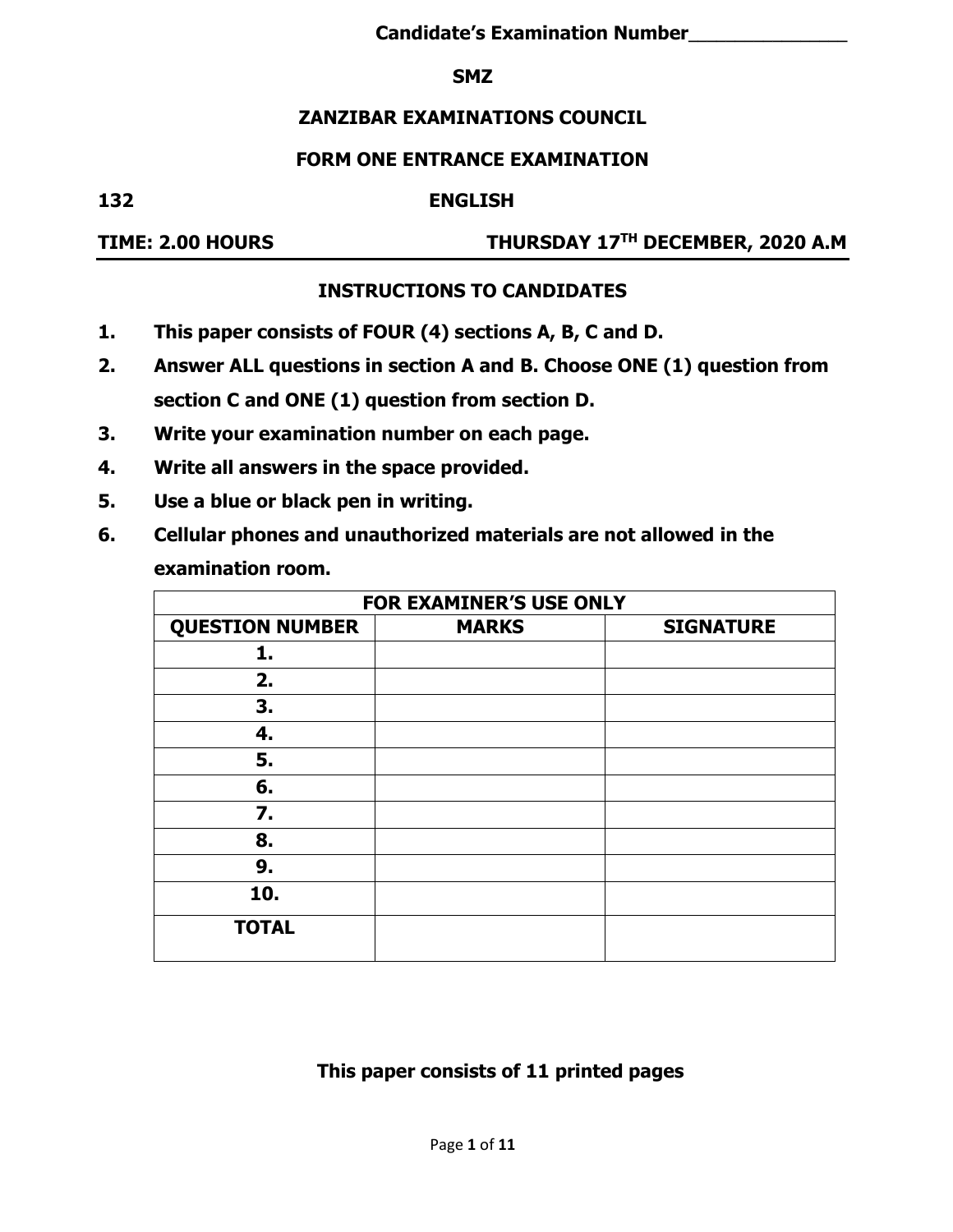# **SECTION A: (20 Marks)**

## **COMPREHENSION**

## **Answer ALL questions in this section.**

Read the following passage and answer the questions.

Mr. Miraji is the head teacher of Mtoni Primary School. Yesterday he invited Mr. Jaku to come to his school to talk to the pupils about the effects of drug abuse. Mr. Jaku is a doctor. He works at Mnazi Mmoja Hospital. He has been working as a doctor for ten years. Mr. Jaku talked to the standard six pupils. He told them that there are different kinds of drug abuse such as alcohol, marijuana, cocaine, heroin and others.

Mr. Jaku said many people start using drugs just because their friends do and the problem is that, majority of them do not know the effects of these drugs. He told them if a person tries to use marijuana, he/she will damage the brain and sometimes the capacity of thinking can be reduced.

Also Mr. Jaku said many people who use cocaine and heroin their bodies become very weak compared to non users. This is because they dislike eating food due to loosing appetite. Therefore, they just like eating snacks and juice.

Apart from that Mr. Jaku told the pupils, for the people who drink alcohol usually destroy their respect because they act bad behavior to the people around them regardless if they are relatives or friends. It is believed that they become unconscious at that moment.

The pupils were sitting in the hall and they were very quiet listening to Mr. Jaku attentively. He continued talking to the pupils and he said that using drugs is very dangerous because you can spoil yourself, your life as well as your family. Many people have been divorced with their spouses, others they have been taken to jail and also mental hospital. The main victims of this problem are youths.

Mr. Jaku then asked the pupils "Do you like to have a good life or you want to spoil your life?" "We want to have good life" the pupils replied. So if that is true, you should work hard in your lessons and avoid using any kind of drugs. Also you should be very careful on choosing good friends with good manners. Mr. Miraji concluded by saying that "Be smart, don't start".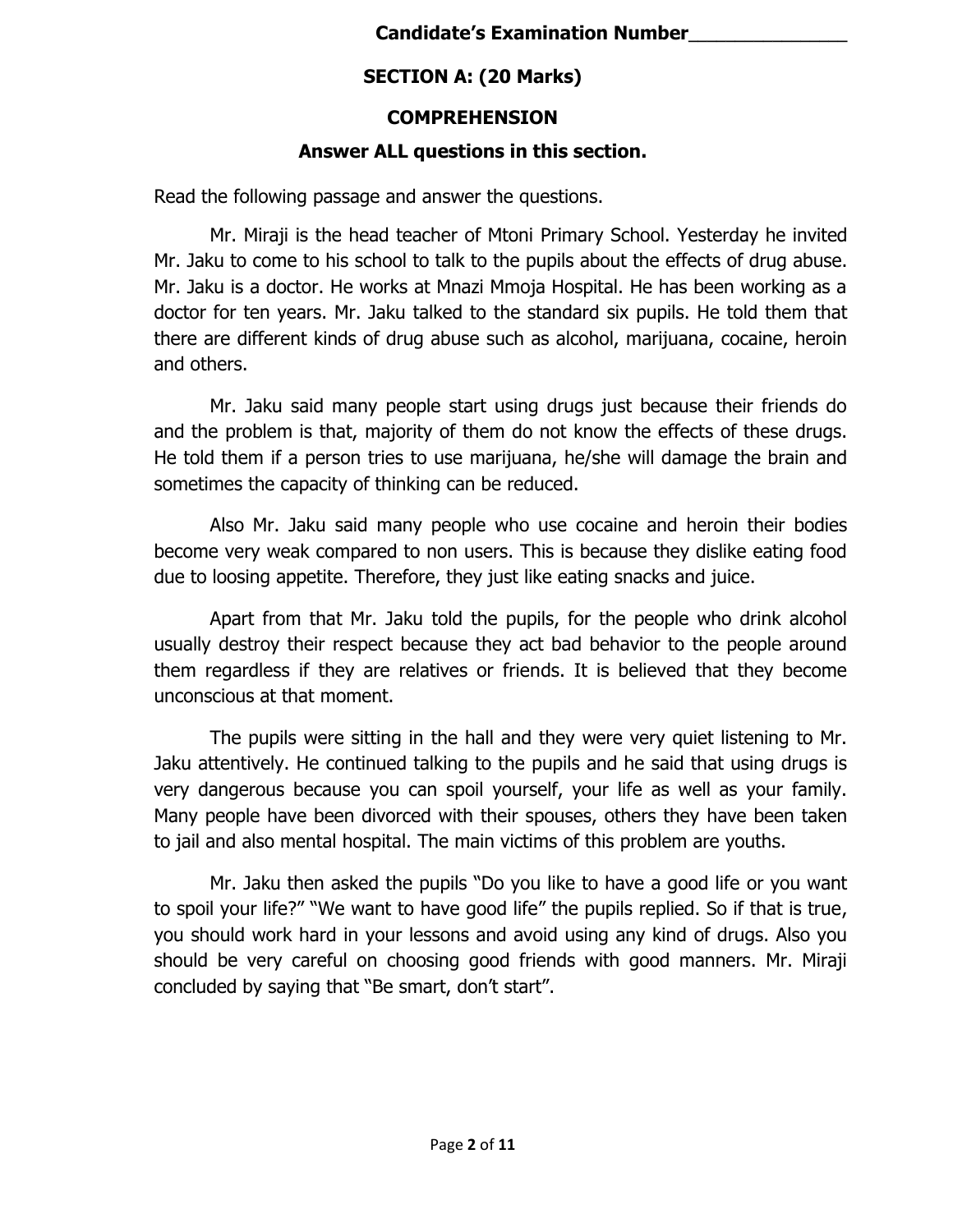# **Questions.**

1. Choose the correct answer from the given alternatives. Put the letter of the correct answer in the space provided.

| i.    |    |                                                                                  |  |  |    |                 |                         |  |      |
|-------|----|----------------------------------------------------------------------------------|--|--|----|-----------------|-------------------------|--|------|
|       | А: | Academic teacher B: Head master                                                  |  |  |    |                 |                         |  |      |
|       | C: | Head mistress                                                                    |  |  |    |                 | D: Section leader       |  |      |
| ii.   |    |                                                                                  |  |  |    |                 |                         |  |      |
|       | А: | Standard six                                                                     |  |  |    |                 | B: Standard five        |  |      |
|       | C: | Standard four                                                                    |  |  | D: | Form six        |                         |  |      |
| iii.  |    | Some people start using drugs by following their                                 |  |  |    |                 |                         |  |      |
|       | A: | Family                                                                           |  |  | B: | Friends         |                         |  |      |
|       | C: | <b>Brothers</b>                                                                  |  |  | D: | <b>Teachers</b> |                         |  |      |
| iv.   |    | Which one of the following was not mentioned in the passage?                     |  |  |    |                 |                         |  |      |
|       | A: | Marijuana B: Heroin C: Alcohol D: Cigarette                                      |  |  |    |                 |                         |  |      |
| v.    |    |                                                                                  |  |  |    |                 |                         |  |      |
|       | А: | Strong B: Weak C: Active D:                                                      |  |  |    |                 |                         |  | Lazy |
| vi.   |    | The people who have been affected with drug abuse usually ______________________ |  |  |    |                 |                         |  |      |
|       | А: | Gain appetite B: Loose appetite                                                  |  |  |    |                 |                         |  |      |
|       | C: | Eat too much food D: Do not eat at all                                           |  |  |    |                 |                         |  |      |
| vii.  |    |                                                                                  |  |  |    |                 |                         |  |      |
|       |    | A: To break their family B: To enjoy with their family                           |  |  |    |                 |                         |  |      |
|       | C: | To get good life <b>D</b> : To lose friends                                      |  |  |    |                 |                         |  |      |
| viii. |    |                                                                                  |  |  |    |                 |                         |  |      |
|       | А: | Good brothers                                                                    |  |  | B: |                 | Good sisters            |  |      |
|       | C: | Good family                                                                      |  |  | D: |                 | Good friends            |  |      |
| ix.   |    |                                                                                  |  |  |    |                 |                         |  |      |
|       | А: | Dental hospital                                                                  |  |  | В: |                 | Orthopedic hospital     |  |      |
|       | C: | Mental hospital<br>D:                                                            |  |  |    |                 | Phrologistical hospital |  |      |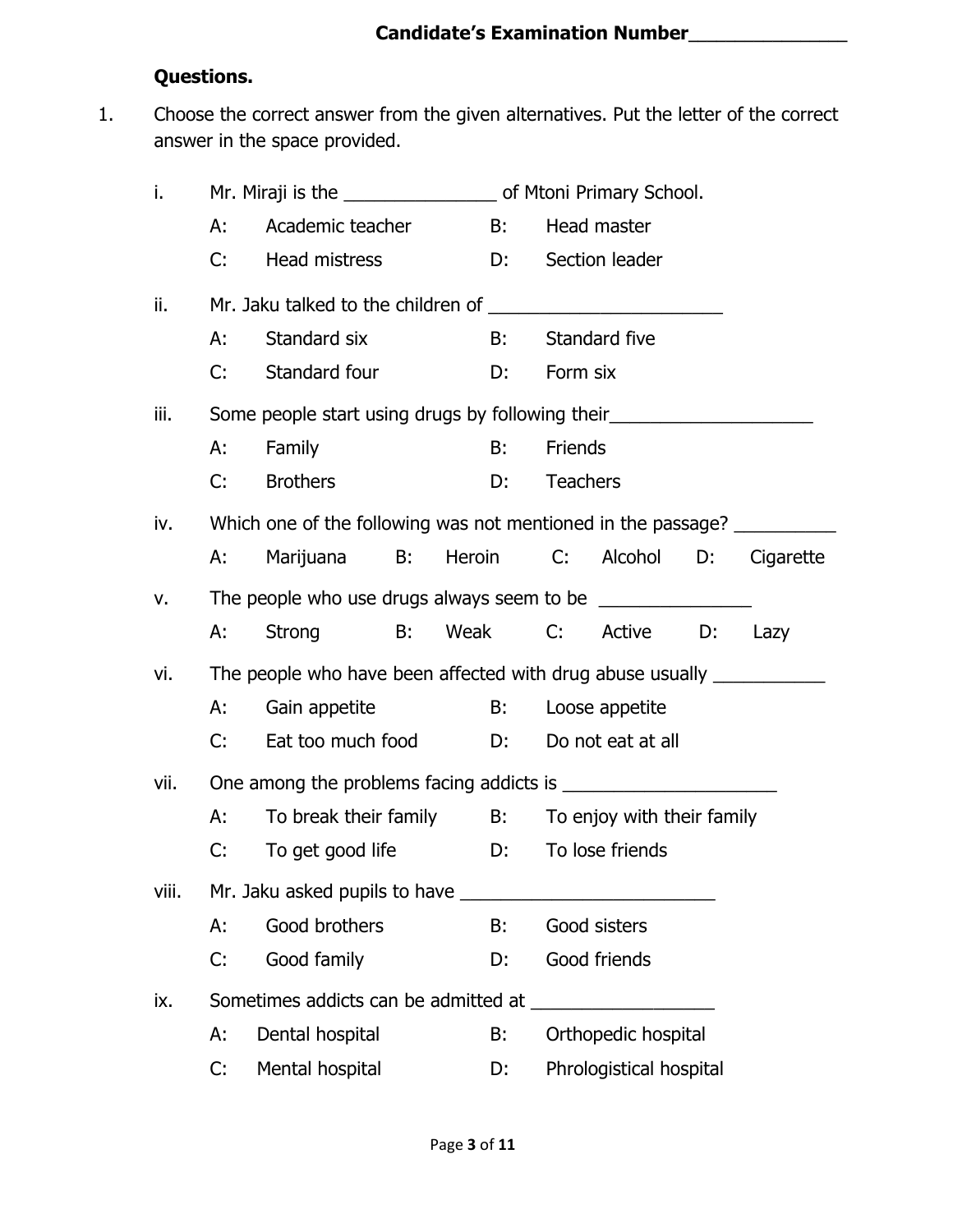|    |       |                                                         |                                                     |    | <b>Candidate's Examination Number</b>                                             |  |  |  |
|----|-------|---------------------------------------------------------|-----------------------------------------------------|----|-----------------------------------------------------------------------------------|--|--|--|
|    | x.    |                                                         |                                                     |    | The lecture about the effects of drug abuse was concluded by                      |  |  |  |
|    |       | А:                                                      | The doctor                                          | B: | The head teacher                                                                  |  |  |  |
|    |       | C:                                                      | The pupils                                          | D: | Mr. Jaku                                                                          |  |  |  |
| 2. |       |                                                         |                                                     |    | Write TRUE if the statement is correct or FALSE if the statement is incorrect for |  |  |  |
|    |       |                                                         | the following sentences.                            |    |                                                                                   |  |  |  |
|    | i.    |                                                         |                                                     |    | Mr. Jaku talked to students and teachers about drug abuse.                        |  |  |  |
|    | ii.   | Mr. Jaku has less than ten (10) years in his work.      |                                                     |    |                                                                                   |  |  |  |
|    | iii.  | Many people are aware about the effects of drug abuse.  |                                                     |    |                                                                                   |  |  |  |
|    | iv.   | If you use drugs, you will affect your mind.            |                                                     |    |                                                                                   |  |  |  |
|    | v.    | The people who use too much alcohol can be out of mind. |                                                     |    |                                                                                   |  |  |  |
|    | vi.   | The pupils were sitting in their class.                 |                                                     |    |                                                                                   |  |  |  |
|    | vii.  |                                                         | Sometimes, it is good attitude to drink alcohol.    |    |                                                                                   |  |  |  |
|    | viii. |                                                         | The victims of drug abuse are youths.               |    |                                                                                   |  |  |  |
|    | ix.   |                                                         | According to the passage, pupils need good life.    |    |                                                                                   |  |  |  |
|    | X.    |                                                         | The doctor only talked about marijuana and cocaine. |    |                                                                                   |  |  |  |

# **SECTION B: (40 Marks)**

# **PATTERNS AND VOCABULARY**

## **Answer ALL questions in this section.**

3. Fill in the blanks by using correct words given from the table below.

| tightening  | uncle | beautiful     | <b>COUSIN</b> |
|-------------|-------|---------------|---------------|
| intelligent | shake | thermos flask | shakes        |

- i. Rahma is very \_\_\_\_\_\_\_\_\_\_\_\_\_\_\_\_\_\_\_\_\_\_\_\_\_. Last year she was Miss Tanzania.
- ii. We use a \_\_\_\_\_\_\_\_\_\_\_\_\_\_\_\_\_\_\_\_\_\_\_\_\_\_\_\_\_\_\_\_\_\_ to maintain tea hotness.
- iii. A mechanic uses a spanner for \_\_\_\_\_\_\_\_\_\_\_\_\_\_\_\_\_\_\_\_\_\_\_\_\_\_\_\_nuts and bolts.
- iv. The doctor said "\_\_\_\_\_\_\_\_\_\_\_\_\_\_\_\_\_\_\_\_\_\_\_\_\_\_\_\_\_\_\_\_\_\_ the medicine well before use".

v. The brother of your father or mother is your \_\_\_\_\_\_\_\_\_\_\_\_\_\_\_\_\_\_\_\_\_\_.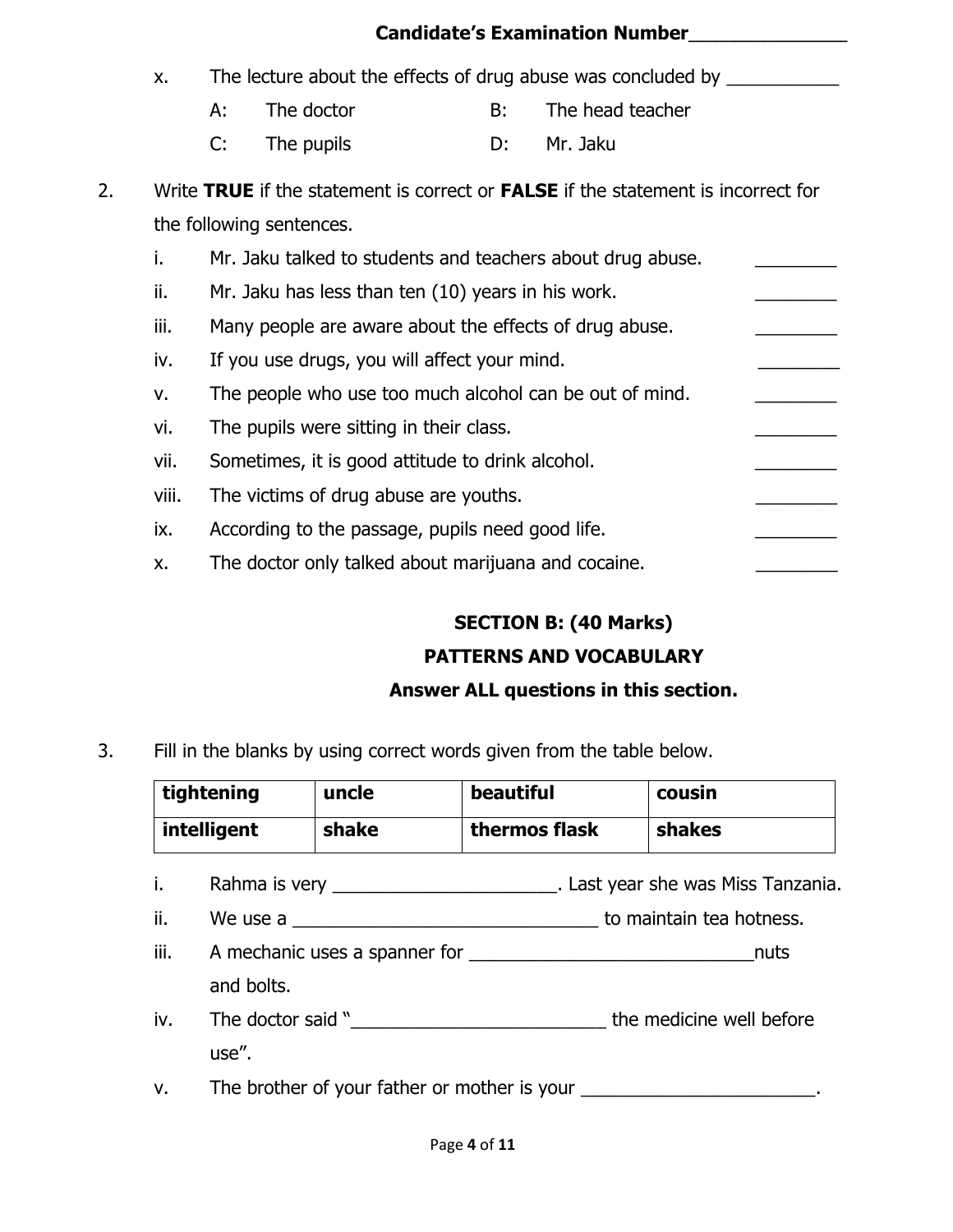4. Match the people from **LIST B** with their jobs from **LIST A** and put the correct letter in table below.

| <b>LIST A</b>                                                                                 | <b>LIST B</b>                                                                     |
|-----------------------------------------------------------------------------------------------|-----------------------------------------------------------------------------------|
| i. A person who flies an aircraft<br>ii. A person who keeps or inspects finance               | A: Barber<br><b>B:</b> Fisherman                                                  |
| iii. A person who sells fish<br>iv. A person who cuts hair<br>v. A person who works in a ship | C: Sailor<br>D: Author<br>E: Pilot<br>F: Doctor<br>G: Accountant<br>H: Fishmonger |

#### **Answers**

 $\overline{a_1}$  ,  $\overline{a_2}$  ,  $\overline{a_3}$  ,  $\overline{a_4}$  ,  $\overline{a_5}$  ,  $\overline{a_6}$  ,  $\overline{a_7}$  ,  $\overline{a_8}$  ,  $\overline{a_9}$  ,  $\overline{a_9}$  ,  $\overline{a_9}$  ,  $\overline{a_9}$  ,  $\overline{a_9}$  ,  $\overline{a_9}$  ,  $\overline{a_9}$  ,  $\overline{a_9}$  ,  $\overline{a_9}$  ,

 $\overline{a_1}$  ,  $\overline{a_2}$  ,  $\overline{a_3}$  ,  $\overline{a_4}$  ,  $\overline{a_5}$  ,  $\overline{a_6}$  ,  $\overline{a_7}$  ,  $\overline{a_8}$  ,  $\overline{a_9}$  ,  $\overline{a_9}$  ,  $\overline{a_9}$  ,  $\overline{a_9}$  ,  $\overline{a_9}$  ,  $\overline{a_9}$  ,  $\overline{a_9}$  ,  $\overline{a_9}$  ,  $\overline{a_9}$  ,

 $\overline{a_1}$  ,  $\overline{a_2}$  ,  $\overline{a_3}$  ,  $\overline{a_4}$  ,  $\overline{a_5}$  ,  $\overline{a_6}$  ,  $\overline{a_7}$  ,  $\overline{a_8}$  ,  $\overline{a_9}$  ,  $\overline{a_9}$  ,  $\overline{a_9}$  ,  $\overline{a_9}$  ,  $\overline{a_9}$  ,  $\overline{a_9}$  ,  $\overline{a_9}$  ,  $\overline{a_9}$  ,  $\overline{a_9}$  ,

 $\overline{a_1}$  ,  $\overline{a_2}$  ,  $\overline{a_3}$  ,  $\overline{a_4}$  ,  $\overline{a_5}$  ,  $\overline{a_6}$  ,  $\overline{a_7}$  ,  $\overline{a_8}$  ,  $\overline{a_9}$  ,  $\overline{a_9}$  ,  $\overline{a_9}$  ,  $\overline{a_9}$  ,  $\overline{a_9}$  ,  $\overline{a_9}$  ,  $\overline{a_9}$  ,  $\overline{a_9}$  ,  $\overline{a_9}$  ,

- 5. Answer the questions as instructed.
	- i. An elephant is as stronger as a lion. (Correct the sentence)
	- ii. These are nice beaches. (Change into singular form)
	- iii. Can you give me a cup of tea please? (Re-write the sentence in command)
	- iv. Jafari is active. His brother is active too. (Join the sentences using as……as)
	- v. An elephant eats grasses so it a \_\_\_\_\_\_\_\_\_\_\_ animal while a lion eats meat so it is a \_\_\_\_\_\_\_\_\_\_\_\_\_\_\_ animal.

(Fill the blanks with the words **carnivorous** or **herbivorous** in their correct place)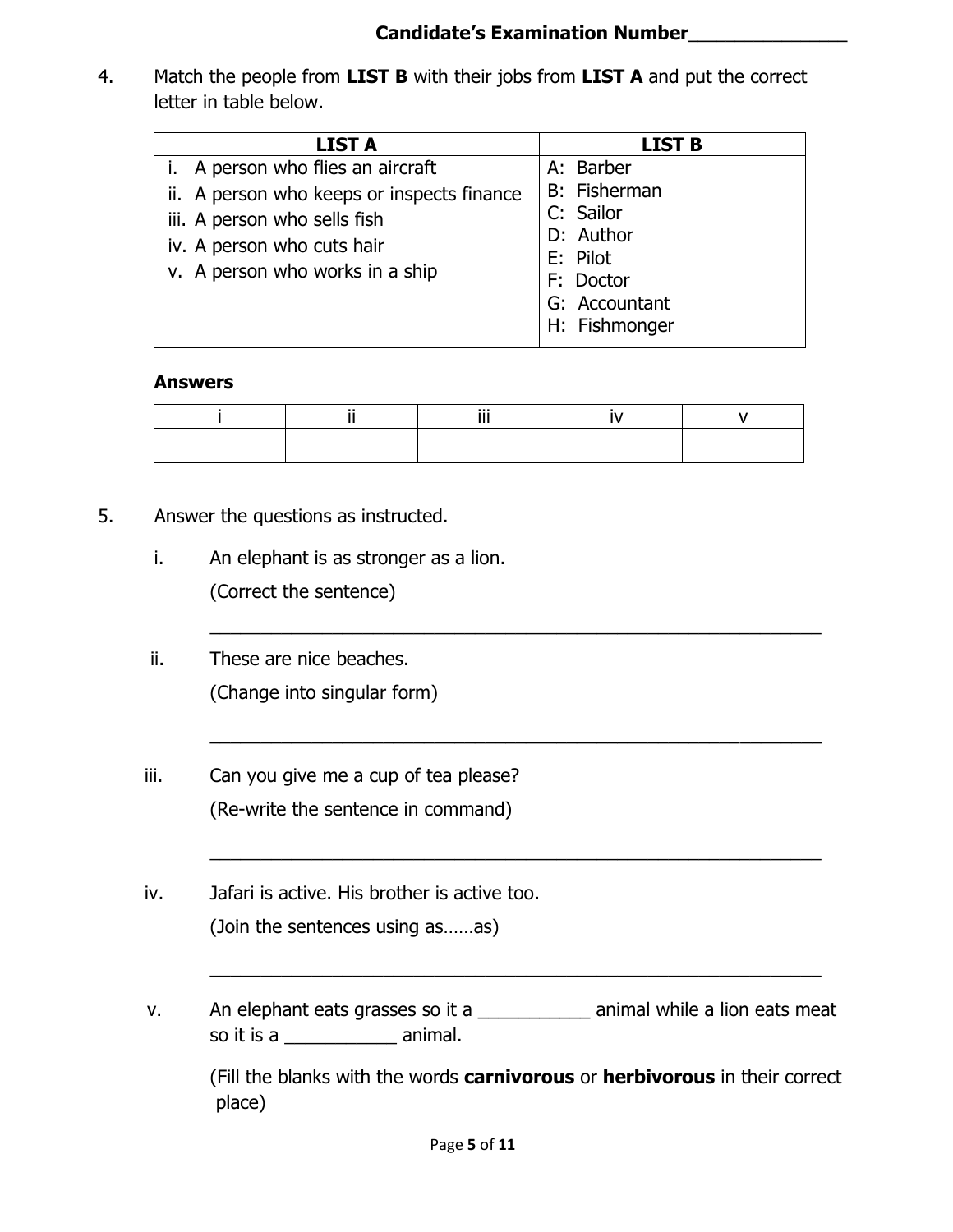#### **Candidate's Examination Number\_\_\_\_\_\_\_\_\_\_\_\_\_\_\_\_\_**

6. Use five (5) sentences to talk about the picture below.



|  | <u> 1989 - Johann Barbara, martin amerikan basal dan berasal dalam basal dalam basal dalam basal dalam basal dala</u> |  |
|--|-----------------------------------------------------------------------------------------------------------------------|--|

## **SECTION C: (20 Marks)**

## **TRANSLATION**

## **Choose one (1) question from this section.**

7. Rewrite the following paragraph in Swahili.

Last week Sara visited her grandmother in the village called Mahonda. Sara lives at Michenzani in Zanzibar town. Before going there she stopped at Darajani. She bought two kilograms of meat and three kilograms of sugar for her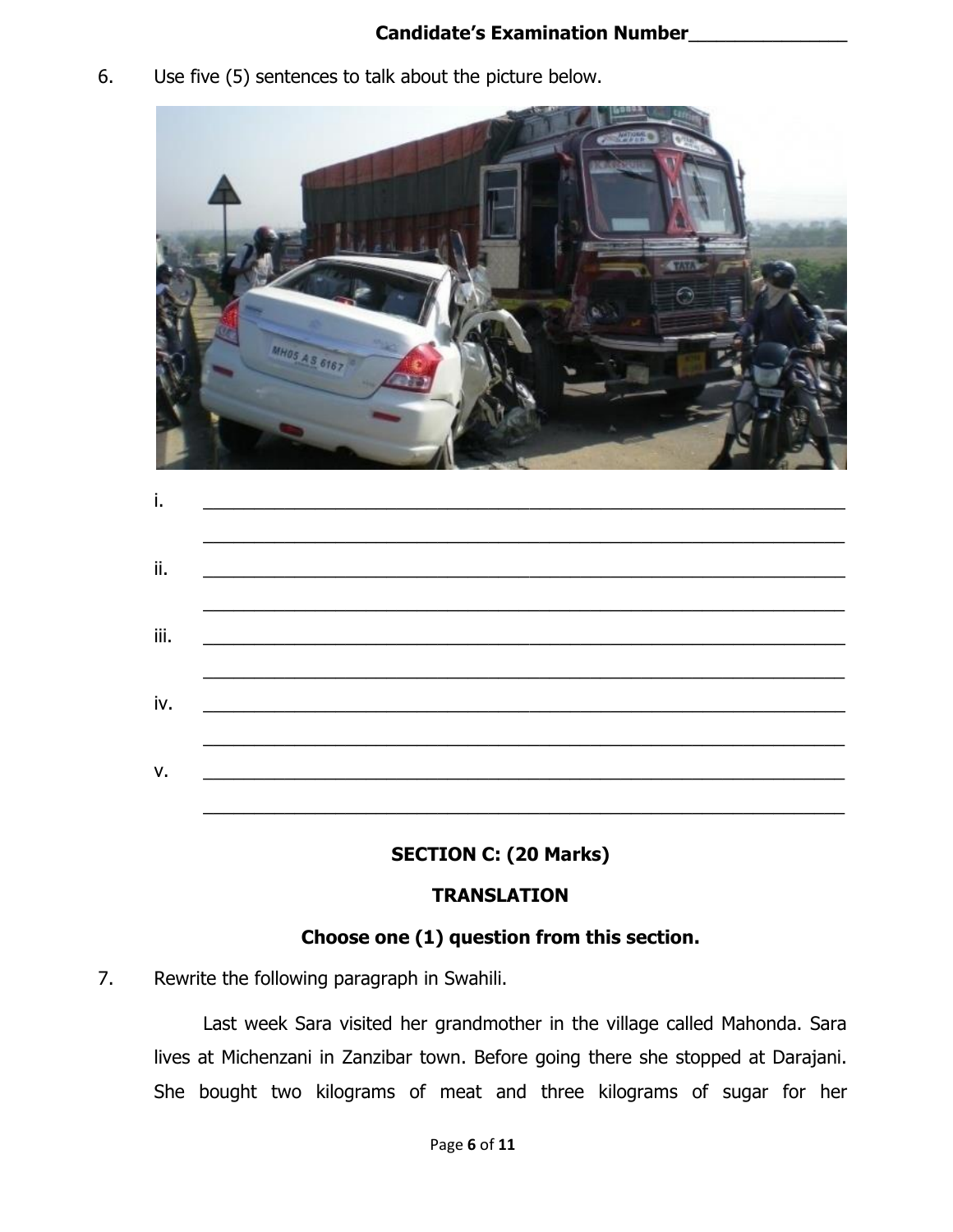### **Candidate's Examination Number\_\_\_\_\_\_\_\_\_\_\_\_\_\_\_\_\_**

grandmother. Also she took some bread and milk. She went to the village by taxi. In the village Sara ate some mangoes and sugarcane. Her grandmother was very happy because she had not seen Sara for two years. Sara came back to town at night. She was very tired.



8. Translate the following paragraph in English.

Usafiri ni moja kati ya sehemu muhimu katika maisha ya watu. Watu hutumia usafiri tofauti kwa kazi tofauti. Ndani ya visiwa vya Zanzibar kuna aina mbili za usafiri. Nazo ni usafiri wa umma na usafiri binafsi. Kwa ajili ya safari ndefu watu hutumia ndege, meli, boti na gari. Na safari fupi watu hutumia honda au baskeli. Baadhi ya watu hutumia gari zao kwenda kazini au kupeleka watoto wao skuli. Wengine hutumia usafiri wa umma kama vile basi. Baadhi ya watu hutumia baskeli kwa ajili ya kufanya mazoezi. Kwa upande wa Tanzania bara baadhi ya wakati watu hutumia gari moshi kufika wanakohitaji.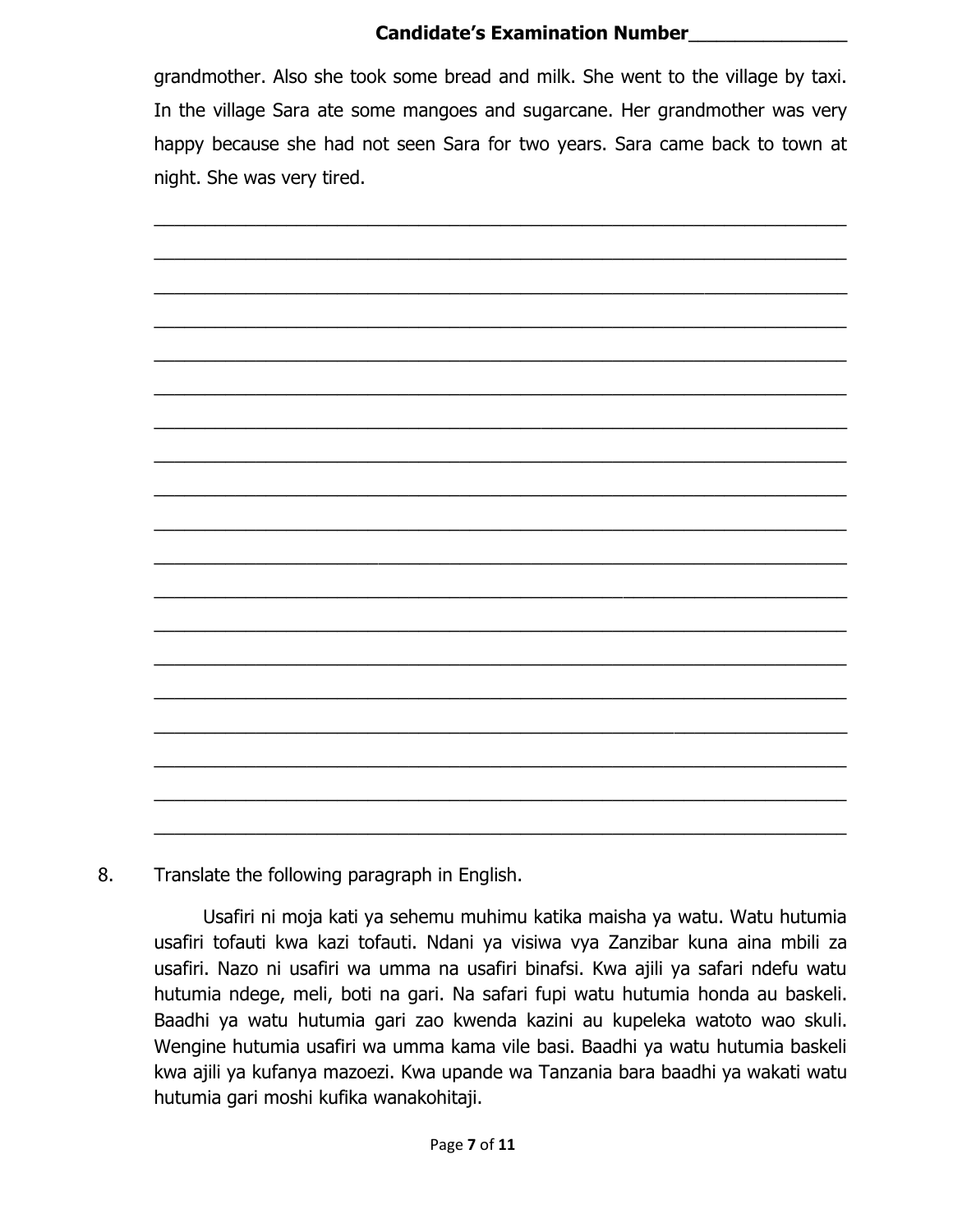

## **SECTION D: (20 Marks)**

#### **WRITING**

## Choose one (1) question from this section.

- Arrange the following sentences to make a meaningful story by using letters in the 9. table below. Number one (i) is given as an example.
	- Then they took us to the Mwana wa mwana cave.  $a_{\cdot}$
	- After seeing the cave, they sent us to the historical mosque that was built by b. Arabs.
	- At 4:30 pm, we played football and netball match with our dwellers.  $C_{\bullet}$
	- We agreed to go to Kizimkazi on Monday.  $\mathsf{d}$ .
	- Finally, we returned to our home after interesting trip. e.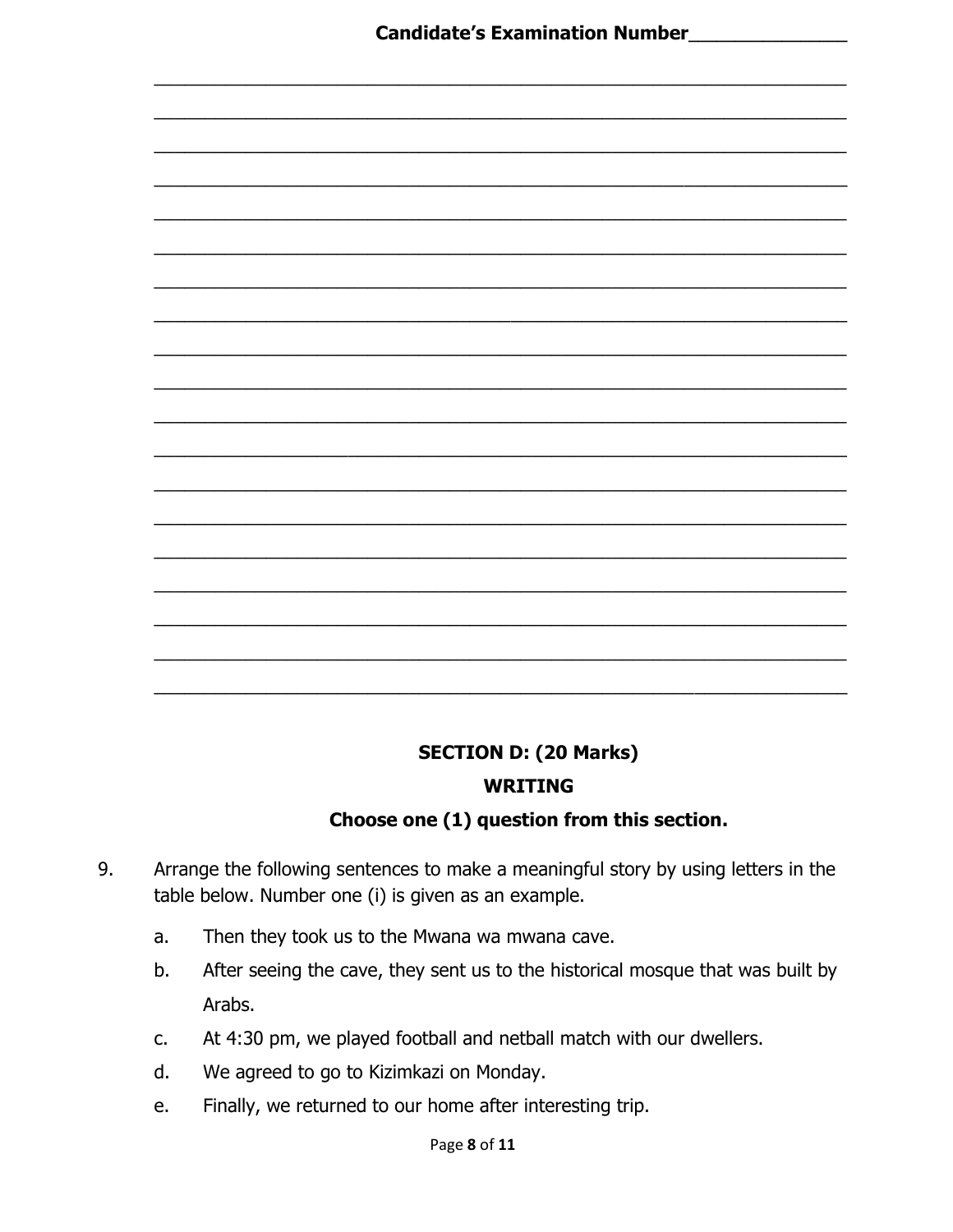#### **Candidate's Examination Number**

- $f_{\cdot}$ After that, the dwellers of Kizimkazi greeted and showed us the school environment including toilets. It was 11:10 am.
- The journey started at 9:00 am in the morning. g.
- Two weeks ago, our class arranged a field trip. h.
- After praying we had lunch at Kizimkazi school. i.
- We reached at Kizimkazi school about 11:00 am. j.
- At 1:00 pm we prayed together in the mosque. k.

#### **Answers**

| $\cdot$ . | $\cdots$<br>. |  | . | $\cdots$<br>vii. | viii.<br>- ---- |  |  |
|-----------|---------------|--|---|------------------|-----------------|--|--|
|           |               |  |   |                  |                 |  |  |

 $10.$ Write a composition of one hundred and twenty (120) words about the importance of education in our nation.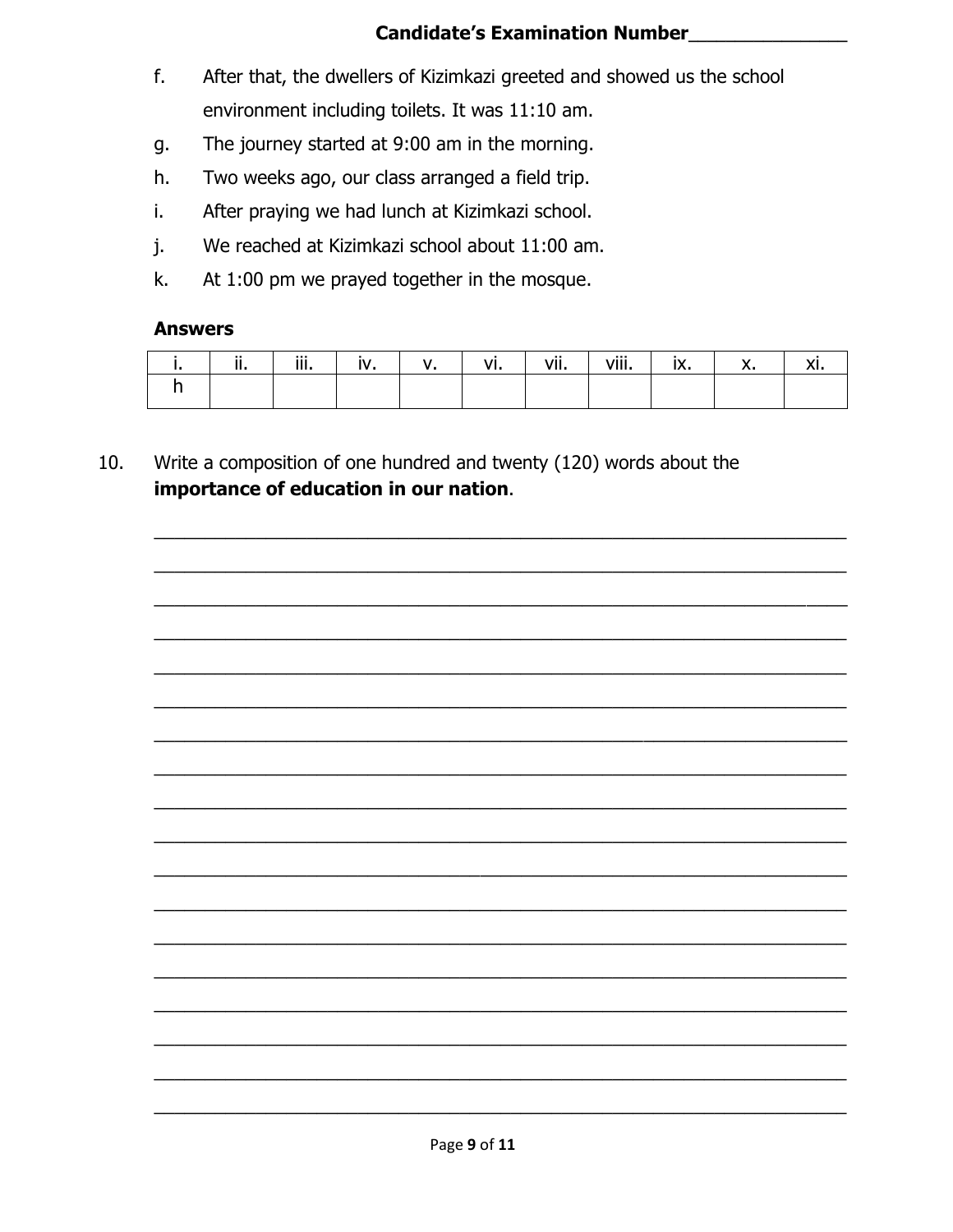| <b>Candidate's Examination Number_</b><br>$\overline{\phantom{a}}$ |  |
|--------------------------------------------------------------------|--|
|                                                                    |  |
|                                                                    |  |
|                                                                    |  |
|                                                                    |  |
|                                                                    |  |
|                                                                    |  |
|                                                                    |  |
|                                                                    |  |
|                                                                    |  |
|                                                                    |  |
|                                                                    |  |
|                                                                    |  |
|                                                                    |  |
|                                                                    |  |
|                                                                    |  |
|                                                                    |  |
|                                                                    |  |
|                                                                    |  |
|                                                                    |  |
|                                                                    |  |
|                                                                    |  |
|                                                                    |  |
|                                                                    |  |
|                                                                    |  |
|                                                                    |  |
|                                                                    |  |
|                                                                    |  |
|                                                                    |  |
|                                                                    |  |
|                                                                    |  |
|                                                                    |  |
|                                                                    |  |
|                                                                    |  |
|                                                                    |  |
|                                                                    |  |
|                                                                    |  |
|                                                                    |  |
|                                                                    |  |
|                                                                    |  |
|                                                                    |  |
|                                                                    |  |
|                                                                    |  |
|                                                                    |  |
|                                                                    |  |
|                                                                    |  |
|                                                                    |  |
|                                                                    |  |
|                                                                    |  |
|                                                                    |  |
|                                                                    |  |
|                                                                    |  |
|                                                                    |  |
|                                                                    |  |